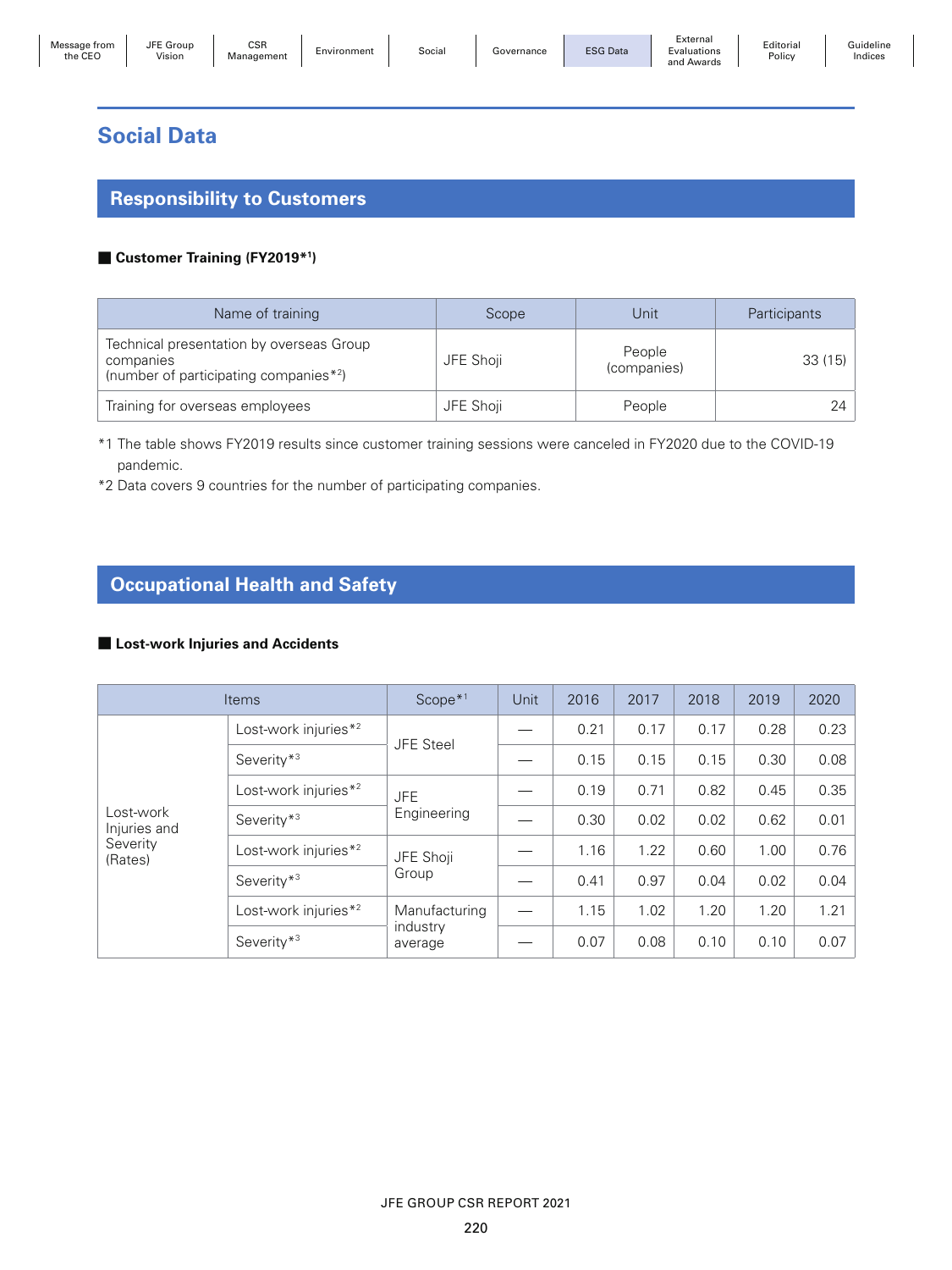| Message fron |  |
|--------------|--|
| $the$ $CEN$  |  |

 $\overline{\phantom{a}}$ 

Message from the CEO

JFE Group

EGroup | CSR<br>Vision | Management | Environment | Social | Governance | ESG Data

External Evaluations and Awards

Editorial Policy

Guideline Indices

|                                 | Items              | Scope <sup>*1</sup> | Unit  | 2016           | 2017                | 2018           | 2019           | 2020                |
|---------------------------------|--------------------|---------------------|-------|----------------|---------------------|----------------|----------------|---------------------|
|                                 | Lost-work injuries |                     | Cases | 35             | 42                  | 41             | 49             | 36                  |
|                                 | Fatal injuries     | JFE Group           | Cases | 3              | 3                   | $\overline{2}$ | 6              | $\mathbf{1}$        |
|                                 | Lost-work injuries | JFE Steel           | Cases | 22             | 18                  | 18             | 30             | 23                  |
| Number of<br>lost-work          | Fatal injuries     |                     | Cases | $\overline{2}$ | $\overline{2}$      | $\overline{2}$ | $\overline{4}$ | $\mathbf{1}$        |
| injuries                        | Lost-work injuries | <b>JFE</b>          | Cases | $\overline{4}$ | 14                  | 18             | 11             | 7                   |
|                                 | Fatal injuries     | Engineering         | Cases | 1              | $\Omega$            | $\Omega$       | $\overline{2}$ | $\mathbf 0$         |
|                                 | Lost-work injuries | JFE Shoji           | Cases | 9              | 10                  | 5              | 8              | $\,6$               |
|                                 | Fatal injuries     | Group               | Cases | 0              | $\mathbf{1}$        | 0              | 0              | $\mathsf{O}\xspace$ |
|                                 | Lost-work injuries |                     | Cases | 14             | 13                  | 13             | 18             | 15                  |
|                                 | Fatal injuries     | JFE Group           | Cases | 1              | $\overline{2}$      | 1              | $\mathbf{1}$   | $\mathbf 0$         |
|                                 | Lost-work injuries | <b>JFE Steel</b>    | Cases | 6              | 4                   | 7              | 10             | $\boldsymbol{9}$    |
| Lost-work<br>Injuries Involving | Fatal injuries     |                     | Cases | $\mathbf{1}$   | $\mathbf{1}$        | $\mathbf{1}$   | $\mathbf{1}$   | $\mathsf{O}\xspace$ |
| Employees                       | Lost-work injuries | <b>JFE</b>          | Cases | 0              | 0                   | 1              | $\overline{2}$ | $\overline{2}$      |
|                                 | Fatal injuries     | Engineering         | Cases | 0              | 0                   | $\Omega$       | 0              | $\mathsf{O}\xspace$ |
|                                 | Lost-work injuries | JFE Shoji           | Cases | 8              | 9                   | 5              | 6              | 4                   |
|                                 | Fatal injuries     | Group               | Cases | $\Omega$       | $\mathbf{1}$        | $\Omega$       | 0              | $\mathbf 0$         |
|                                 | Lost-work injuries | JFE Group           | Cases | 21             | 29                  | 28             | 31             | 21                  |
|                                 | Fatal injuries     |                     | Cases | $\overline{2}$ | 1                   | 1              | 5              | 1                   |
|                                 | Lost-work injuries | JFE Steel           | Cases | 16             | 14                  | 11             | 20             | 14                  |
| Lost-work<br>injuries involving | Fatal injuries     |                     | Cases | $\mathbf{1}$   | 1                   | 1              | 3              | 1                   |
| employees of<br>contractors     | Lost-work injuries | <b>JFE</b>          | Cases | $\overline{4}$ | 14                  | 17             | 9              | 5                   |
|                                 | Fatal injuries     | Engineering         | Cases | $\mathbf{1}$   | $\mathsf{O}\xspace$ | $\mathbf 0$    | $\overline{2}$ | 0                   |
|                                 | Lost-work injuries | JFE Shoji           | Cases | $\mathbf{1}$   | 1                   | $\mathbf 0$    | $\overline{2}$ | $\overline{2}$      |
|                                 | Fatal injuries     | Group               | Cases | $\mathbf 0$    | 0                   | 0              | 0              | $\mathsf{O}\xspace$ |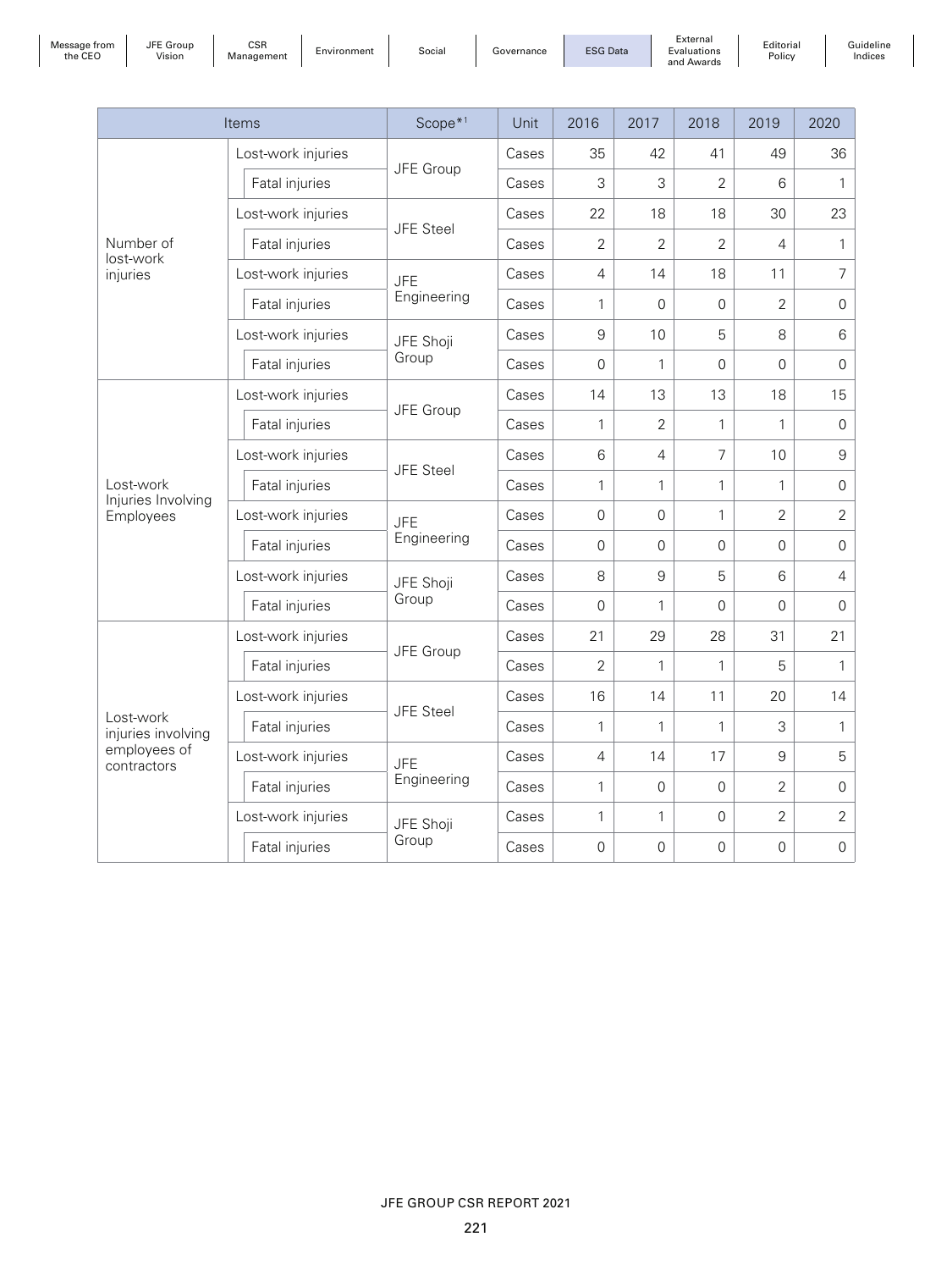Editorial Policy

\*1 Scope of data:

JFE Group

- JFE Steel and JFE Engineering: parent company, business associates and contractors in Japan
- JFE Shoji : parent and consolidated subsidiaries, business associates and contractors in Japan
- \*2 Lost-work injuries (rate) = number of employees with lost-work injuries/total working hours × 1,000,000
- \*3 Severity = number of lost working days/total working hours  $\times$  1,000

## ■ **Health and Safety Training (2020)**

| <b>Items</b>                                                         | Unit   | Participants* |
|----------------------------------------------------------------------|--------|---------------|
| Training for managers and supervisors                                | People |               |
| Mental healthcare education for new hires and at rank-based training | People | 749 -         |

\* Total of 3 operating companies.

### ■ **Employee Health Data**

| <b>Items</b>                                 | Scope                                          | Jnit | 2016 | 2017 | 2018 | 2019    | 2020 |
|----------------------------------------------|------------------------------------------------|------|------|------|------|---------|------|
| Metabolic syndrome rates                     | Insured by the JFE<br>Group's health insurance | %    | 35.4 | 35.9 | 36.0 | 35.6    | 36.5 |
| Smoking rates                                | union (age 40 and above)                       | $\%$ | 33.2 | 32.6 | 31.7 | 31.1    | 30.0 |
| Rate of health examination for<br>dependents | Age 40 and above                               | %    | 42.1 | 43.7 | 48.2 | $51.5*$ | 46.3 |

\*Data in 2019 have been revised from preliminary to final data.

## ■ **Health Data for Employees and Their Family**

| <b>Items</b>                                      | Scope                  | Unit | 2016 | 2017 | 2018 | $2019*2$ | 2020 |
|---------------------------------------------------|------------------------|------|------|------|------|----------|------|
|                                                   | <b>JFE Steel</b>       | $\%$ | 17.8 | 36.8 | 56.9 | 64.2     | 53.0 |
| Provision rate of health guidance                 | <b>JFE Engineering</b> | $\%$ | 12.9 | 22.7 | 22.1 | 39.6     | 39.1 |
|                                                   | JFE Shoji              | %    | 21.9 | 25.0 | 45.2 | 36.0     | 41.6 |
|                                                   | <b>JFE Steel</b>       | %    | 45.7 | 46.0 | 52.3 | 49.4     | 48.0 |
| Rate of health examination for<br>dependents $*1$ | JFE Engineering        | %    | 46.4 | 47.3 | 54.2 | 52.4     | 47.2 |
|                                                   | JFE Shoji              | %    | 53.5 | 55.1 | 52.4 | 61.7     | 53.2 |

\*1 Scope: dependents (including spouses and others) age 40 and above

\*2 Data in 2019 have been revised from preliminary to final data.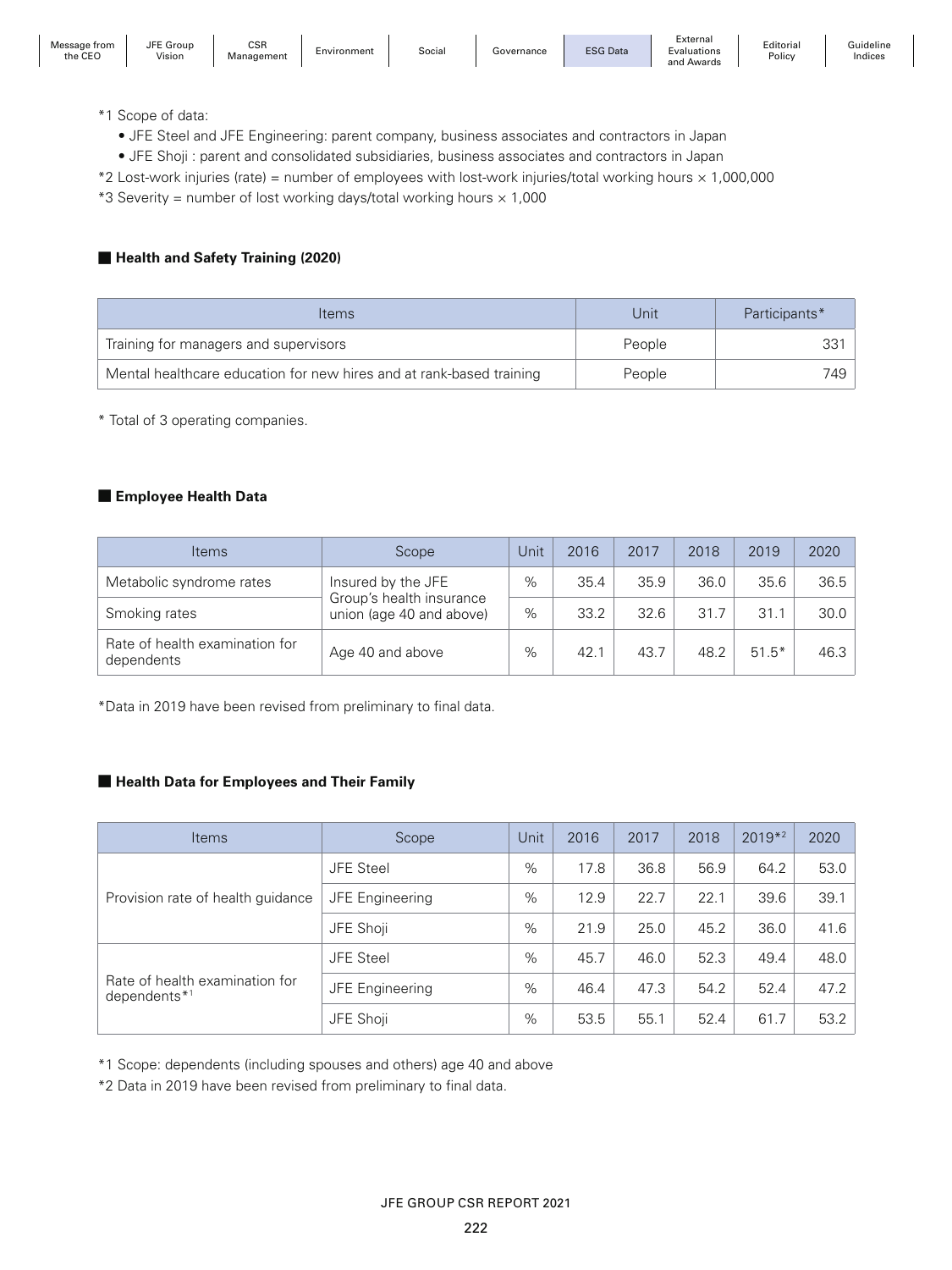Editorial Policy

## **Labor Practice**

## ■ **Employee Data (2020)**

|                  | Category                                                      | Consolitaded/<br>non-consolitaded | Unit            | <b>JFE Steel</b> | <b>JFE</b><br>Engineering | JFE Shoji |
|------------------|---------------------------------------------------------------|-----------------------------------|-----------------|------------------|---------------------------|-----------|
|                  | Employees                                                     |                                   | people          | 45,797           | 10,612                    | 7,910     |
|                  | Male                                                          |                                   | people          | 40,054           | 9,141                     | 5,757     |
|                  | Female                                                        |                                   | people          | 5,743            | 1,471                     | 2,153     |
|                  | Management positions*3                                        | Conslidated* <sup>1</sup>         | people          | 11,717           | 3,508                     | 1,625     |
|                  | Male                                                          |                                   | people          | 11,022           | 3,311                     | 1,418     |
|                  | Female                                                        |                                   | people          | 695              | 197                       | 207       |
|                  | Ratio of women in management<br>positions                     |                                   | %               | 5.9              | 5.6                       | 12.7      |
|                  | Employees                                                     |                                   | people          | 16,089           | 3,866                     | 1,003     |
|                  | Male                                                          |                                   | people          | 14,718           | 3,324                     | 598       |
|                  | Female                                                        |                                   | people          | 1,371            | 542                       | 405       |
|                  | Management positions*3                                        |                                   | people          | 2,781            | 2,401                     | 629       |
|                  | Male                                                          |                                   | people          | 2,616            | 2,257                     | 592       |
|                  | Female                                                        |                                   | people          | 165              | 144                       | 37        |
|                  | Ratio of women in management<br>positions                     |                                   | %               | 5.9              | 6.0                       | 5.9       |
| Recruits         |                                                               |                                   | people          | 489              | 138                       | 43        |
|                  | Male                                                          |                                   | people          | 452              | 122                       | 24        |
|                  | Female                                                        |                                   | people          | 37               | 16                        | 19        |
|                  | New graduates                                                 |                                   | people          | 448              | 77                        | 40        |
|                  | Mid-career                                                    | Non-consloitaded* <sup>2</sup>    | people          | 41               | 61                        | 3         |
|                  | Years of continuous employment (average)                      |                                   | vear            | 15.8             | 14.4                      | 14.0      |
|                  | Male                                                          |                                   | year            | 15.4             | 14.4                      | 14.7      |
|                  | Female                                                        |                                   | year            | 18.2             | 14.5                      | 12.8      |
|                  | Job turnover rate* <sup>4</sup> (Total 2.9%)                  |                                   | %               | 3.1              | 1.5                       | 3.7       |
|                  | Rehired employees                                             |                                   | people          | 626              | 44                        | 31        |
|                  | Ratio of rehired employees                                    |                                   | %               | 3.9              | 1.1                       | 3.1       |
|                  | Average annual leave taken                                    |                                   | day/year        | 13.2             | 17.2                      | 10.4      |
| Average overtime |                                                               |                                   | hours/<br>month | 15.0             | 24.3                      | 29.8      |
|                  | Employees working shorter hours for<br>childcare (aggregated) |                                   | people          | 81               | 70                        | 62        |
|                  | Temporary staffs                                              |                                   | people          | 169              | 652                       | 16        |

### JFE GROUP CSR REPORT 2021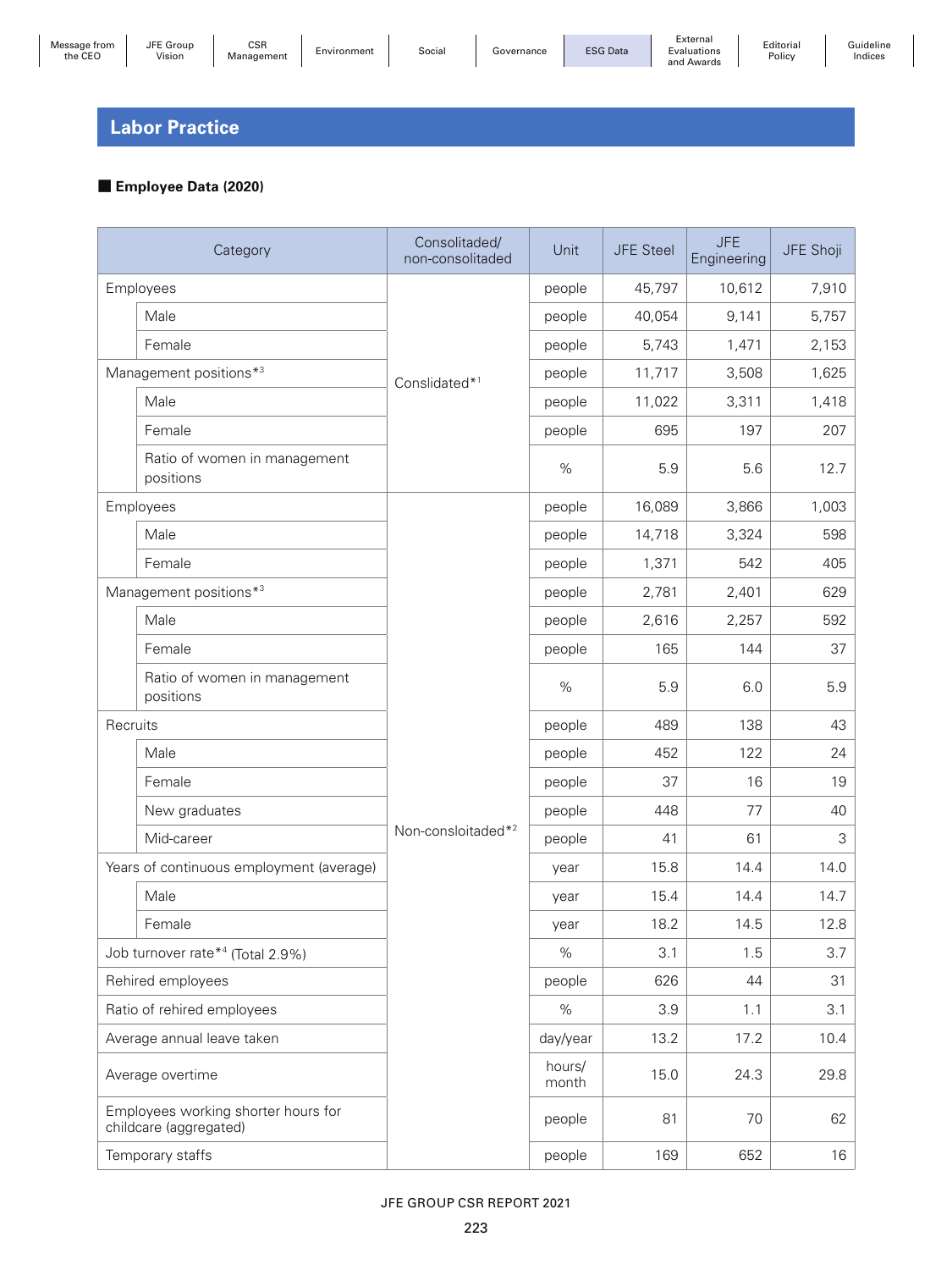JFE Group

Lenoup Contract Control Control Controller Social | Governance | ESG Data

Editorial Policy

- \*1 Scope of data: Consolidated subsidiaries (JFE Steel: 149, JFE Engineering: 72, JFE Shoji: 88)
- \*2 As of April 1, 2021. Other figures are as of FY2020.
- \*3 Management positions at JFE Shoji include employees on loan.
- \*4 Percentage of employees who voluntarily choose to resign from the organization.

### ■ Recruiting (Three Operating Companies, Excluding their Subsidiaries) for New Graduates (FY2021) and **Mid-career Recruits (FY2020)**

|                |        |                  | <b>Career-track Positions</b> | On-site |                                  |       |  |
|----------------|--------|------------------|-------------------------------|---------|----------------------------------|-------|--|
| <b>Items</b>   | Unit   | White-<br>collar | Technical                     | Total   | and Clerical<br><b>Positions</b> | Total |  |
| Male           | people | 66               | 200                           | 266     | 332                              | 598   |  |
| Female         | people | 20               | 20                            | 40      | 32                               | 72    |  |
| Total          | people | 86               | 220                           | 306     | 364                              | 670   |  |
| Ratio of women | %      | 23.3             | 9.1                           | 13.1    | 8.8                              | 10.7  |  |

## ■ **Employment of People with Disabilities (as of June 1 of each year)**

| <b>Items</b>                           | Scope           | Unit | 2016 | 2017 | 2018 | 2019 | 2020 |
|----------------------------------------|-----------------|------|------|------|------|------|------|
| Employment of People with Disabilities | JFE Steel       | %    | 2.34 | 2.33 | 2.41 | 2.48 | 2.51 |
|                                        | JFE Engineering | $\%$ | 2.01 | 2.14 | 2.39 | 2.23 | 2.37 |
|                                        | JFE Shoji       | $\%$ | .86  | 2.20 | 2.62 | 2.50 | 2.39 |

## **Community**

## ■ **Social Contributions (FY2020)**

| Activities                                            |                    |           | Scope            | Unit         | Achievements |
|-------------------------------------------------------|--------------------|-----------|------------------|--------------|--------------|
|                                                       |                    |           | JFE Group        | People       | 1,571        |
|                                                       |                    |           | <b>JFE Steel</b> | People       | 400          |
| Internships                                           |                    |           | JFE Engineering  | People       | 586          |
|                                                       |                    |           | JFE Shoji        | People       | 585          |
|                                                       | Masks for children |           |                  | Masks        | 12,500       |
| Supporting elementary schools<br>in Ghana and Nigeria | Notebooks          | JFE Shoji |                  | <b>Books</b> | 17,000       |
|                                                       | Canned foods       |           |                  | Cans         | 12,500       |